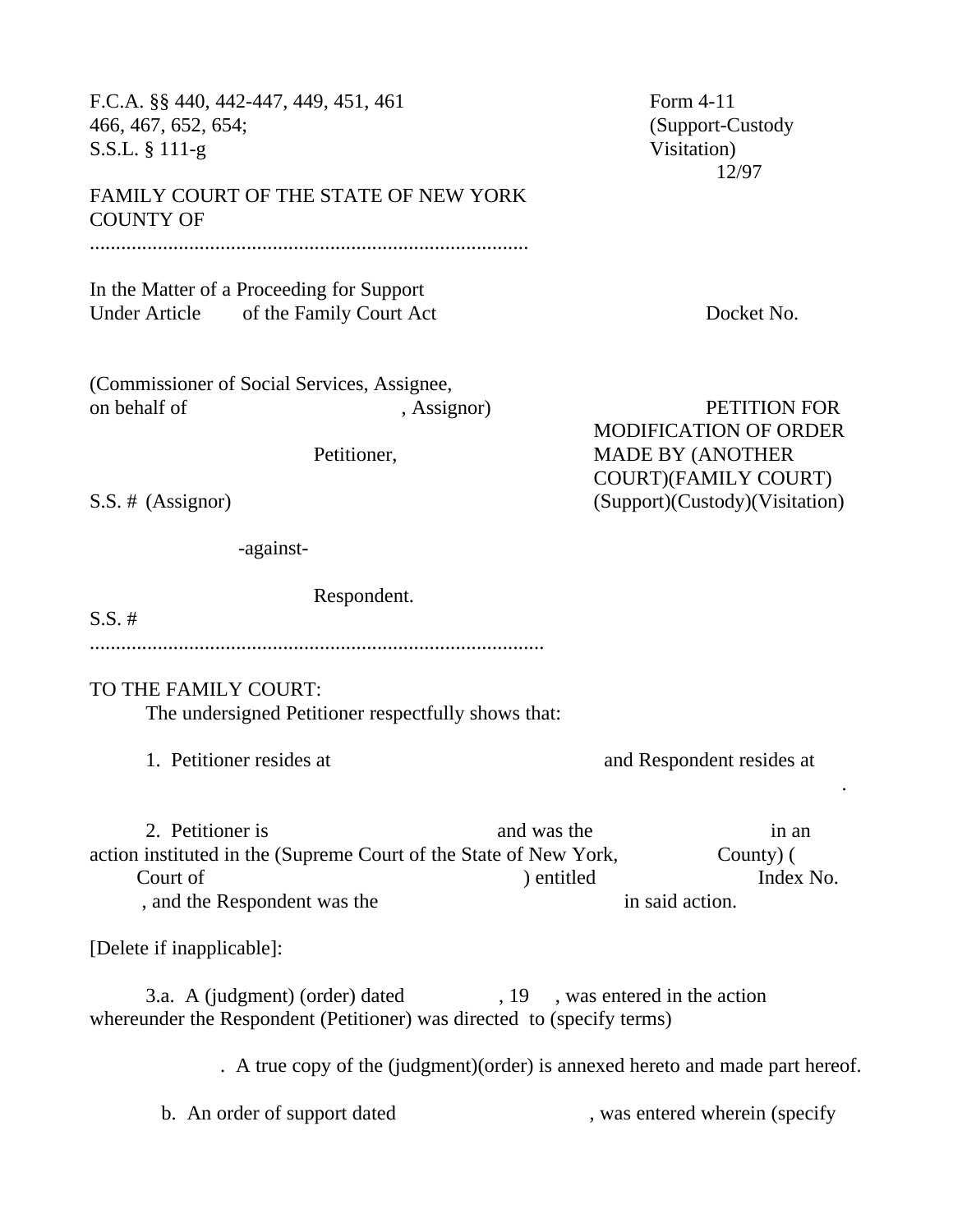terms)

.

4.The names, addresses, dates of birth and social security numbers of all children affected by this order are:

Name Address Date of Birth Social Security #

5. Under the terms of the (judgment)(order) the (Supreme Court) ( ) has not retained exclusive jurisdiction to modify said (judgment) (order). (Said Court is a court of competent jurisdiction outside the State of New York).

6. Since the entry of said (judgment)(order) there has been a change of circumstances in that

7. By reason of said subsequent change of circumstances the said (judgment)(order) of the Court should be modified in the following respects:

(8. Petitioner failed to make an application for relief from said judgment or order directing payment prior to the accrual of arrears for the following reason(s):

.)

9. No previous application has been made to any court or judge for the relief herein requested (except

).

10. Petitioner: [alternative allegations; delete inapplicable clauses]

(a: has made application for child support services with the local Department of Social Services).

(b: hereby makes application for child support enforcement services by the filing of this petition).

(c: does not wish to make application for child support services).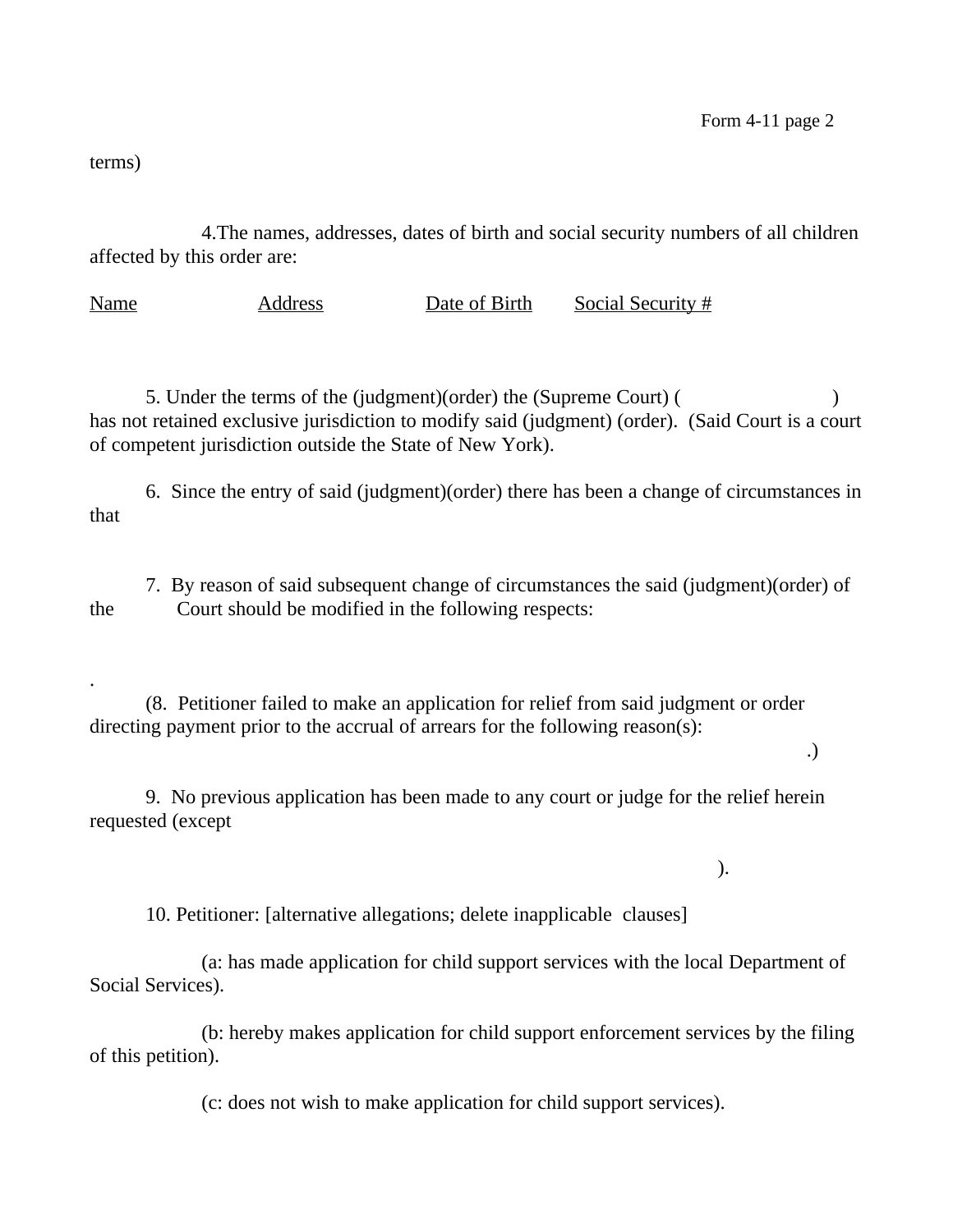(d: is not eligible for child support enforcement services). [Petitioners seeking only spousal support are ineligible.]

WHEREFORE, Petitioner respectfully prays that the said (judgment)(order) of the (Supreme Court) (Court), dated , be modified in these respects set forth above and for such other relief as to the Court may seem just and proper.

NOTE: (1) A COURT ORDER OF SUPPORT RESULTING FROM A PROCEEDING COMMENCED BY THIS APPLICATION (PETITION) SHALL BE ADJUSTED BY THE APPLICATION OF A COST OF LIVING ADJUSTMENT AT THE DIRECTION OF THE SUPPORT COLLECTION UNIT NO EARLIER THAN TWENTY-FOUR MONTHS AFTER SUCH ORDER IS ISSUED, LAST MODIFIED OR LAST ADJUSTED, UPON THE REQUEST OF ANY PARTY TO THE ORDER OR PURSUANT TO PARAGRAPH (2) BELOW. SUCH COST OF LIVING ADJUSTMENT SHALL BE ON NOTICE TO BOTH PARTIES WHO, IF THEY OBJECT TO THE COST OF LIVING ADJUSTMENT, SHALL HAVE THE RIGHT TO BE HEARD BY THE COURT AND TO PRESENT EVIDENCE WHICH THE COURT WILL CONSIDER IN ADJUSTING THE CHILD SUPPORT ORDER IN ACCORDANCE WITH SECTION FOUR HUNDRED THIRTEEN OF THE FAMILY COURT ACT, KNOWN AS THE CHILD SUPPORT STANDARDS ACT.

> (2) A PARTY SEEKING SUPPORT FOR ANY CHILD(REN) RECEIVING FAMILY ASSISTANCE SHALL HAVE A CHILD SUPPORT ORDER REVIEWED AND ADJUSTED AT THE DIRECTION OF THE SUPPORT COLLECTION UNIT NO EARLIER THAN TWENTY-FOUR MONTHS AFTER SUCH ORDER IS ISSUED, LAST MODIFIED OR LAST ADJUSTED BY THE SUPPORT COLLECTION UNIT, WITHOUT FURTHER APPLICATION BY ANY PARTY. ALL PARTIES WILL RECEIVE A COPY OF THE ADJUSTED ORDER.

> (3) WHERE ANY PARTY FAILS TO PROVIDE, AND UPDATE UPON ANY CHANGE, THE SUPPORT COLLECTION UNIT WITH A CURRENT ADDRESS, AS REQUIRED BY SECTION FOUR HUNDRED FORTY-THREE OF THE FAMILY COURT ACT, TO WHICH AN ADJUSTED ORDER CAN BE SENT, THE SUPPORT OBLIGATION AMOUNT CONTAINED THEREIN SHALL BECOME DUE AND OWING ON THE DATE THE FIRST PAYMENT IS DUE UNDER THE TERMS OF THE ORDER OF SUPPORT WHICH WAS REVIEWED AND ADJUSTED OCCURRING ON OR AFTER THE EFFECTIVE DATE OF THE ADJUSTED ORDER, REGARDLESS OF WHETHER OR NOT THE PARTY HAS RECEIVED A COPY OF THE ADJUSTED ORDER.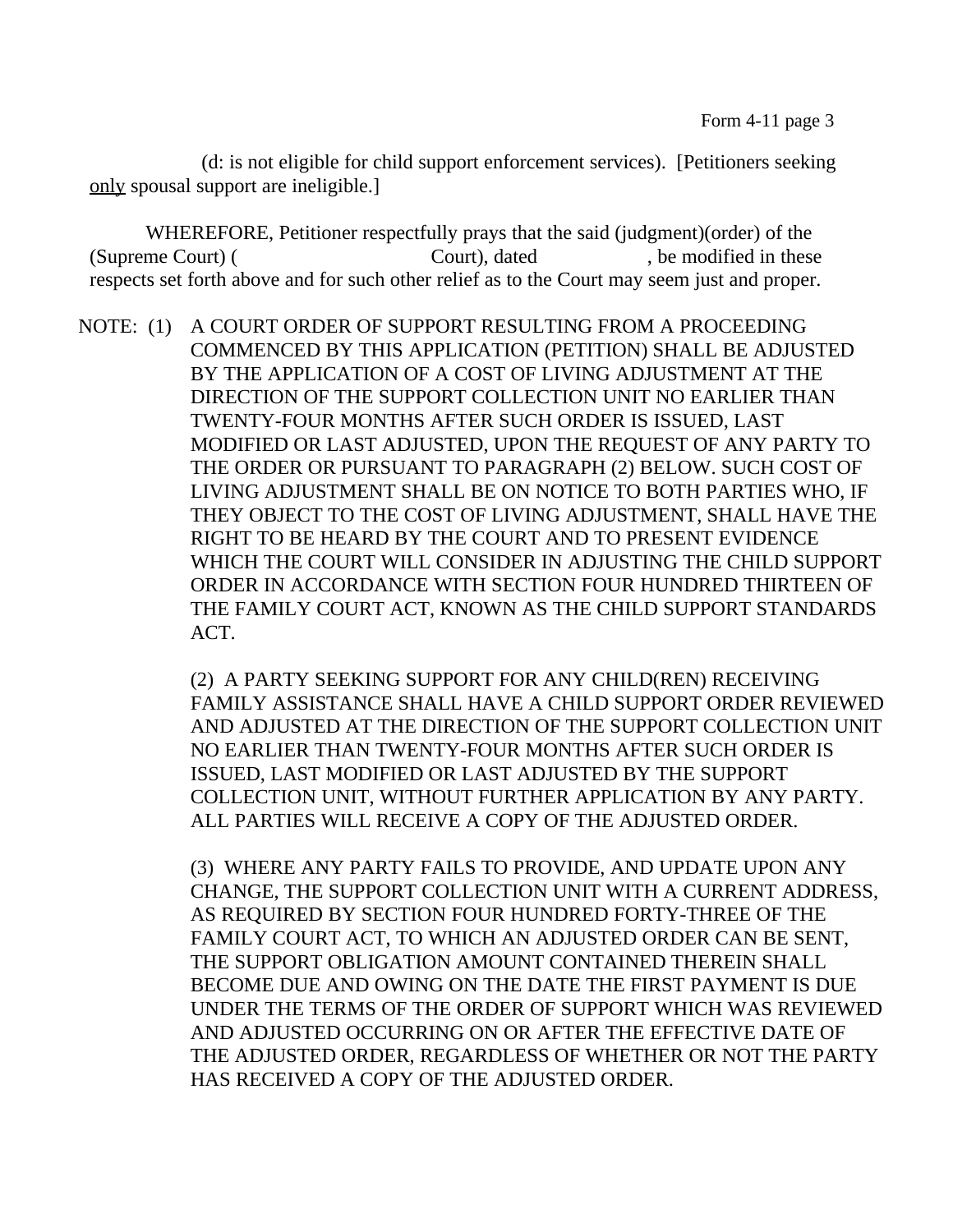Dated:

Petitioner

Print or type name

Signature of Attorney, if any

Attorney's Name (Print or Type)

\_\_\_\_\_\_\_\_\_\_\_\_\_\_\_\_\_\_\_\_\_\_\_\_\_\_\_\_\_\_\_\_

\_\_\_\_\_\_\_\_\_\_\_\_\_\_\_\_\_\_\_\_\_\_\_\_\_\_\_\_\_\_\_\_

\_\_\_\_\_\_\_\_\_\_\_\_\_\_\_\_\_\_\_\_\_\_\_\_\_\_\_\_\_\_\_\_

\_\_\_\_\_\_\_\_\_\_\_\_\_\_\_\_\_\_\_\_\_\_\_\_\_\_\_\_\_\_\_\_

\_\_\_\_\_\_\_\_\_\_\_\_\_\_\_\_\_\_\_\_\_\_\_\_\_\_\_\_\_\_\_\_ \_\_\_\_\_\_\_\_\_\_\_\_\_\_\_\_\_\_\_\_\_\_\_\_\_\_\_\_\_\_\_\_ \_\_\_\_\_\_\_\_\_\_\_\_\_\_\_\_\_\_\_\_\_\_\_\_\_\_\_\_\_\_\_\_

Attorney's Address and Telephone Number

## VERIFICATION

| STATE OF NEW YORK ) |                   |
|---------------------|-------------------|
|                     | $\therefore$ SS.: |
| <b>COUNTY OF</b>    |                   |

being duly sworn, says that (s)he is the Petitioner in the above-entitled proceeding and that the foregoing petition is true to (his)(her) own knowledge, except as to matters herein stated to be alleged on information and belief and as to those matters (s)he believes it to be true.

Petitioner

 $\overline{a}$ 

Print or Type Name

\_\_\_\_\_\_\_\_\_\_\_\_\_\_\_\_\_\_\_\_\_\_\_\_

Sworn to before me this day of  $, 19$ .

(Deputy) Clerk of the Court Notary Public

\_\_\_\_\_\_\_\_\_\_\_\_\_\_\_\_\_\_\_\_\_\_\_\_\_\_\_\_\_\_\_